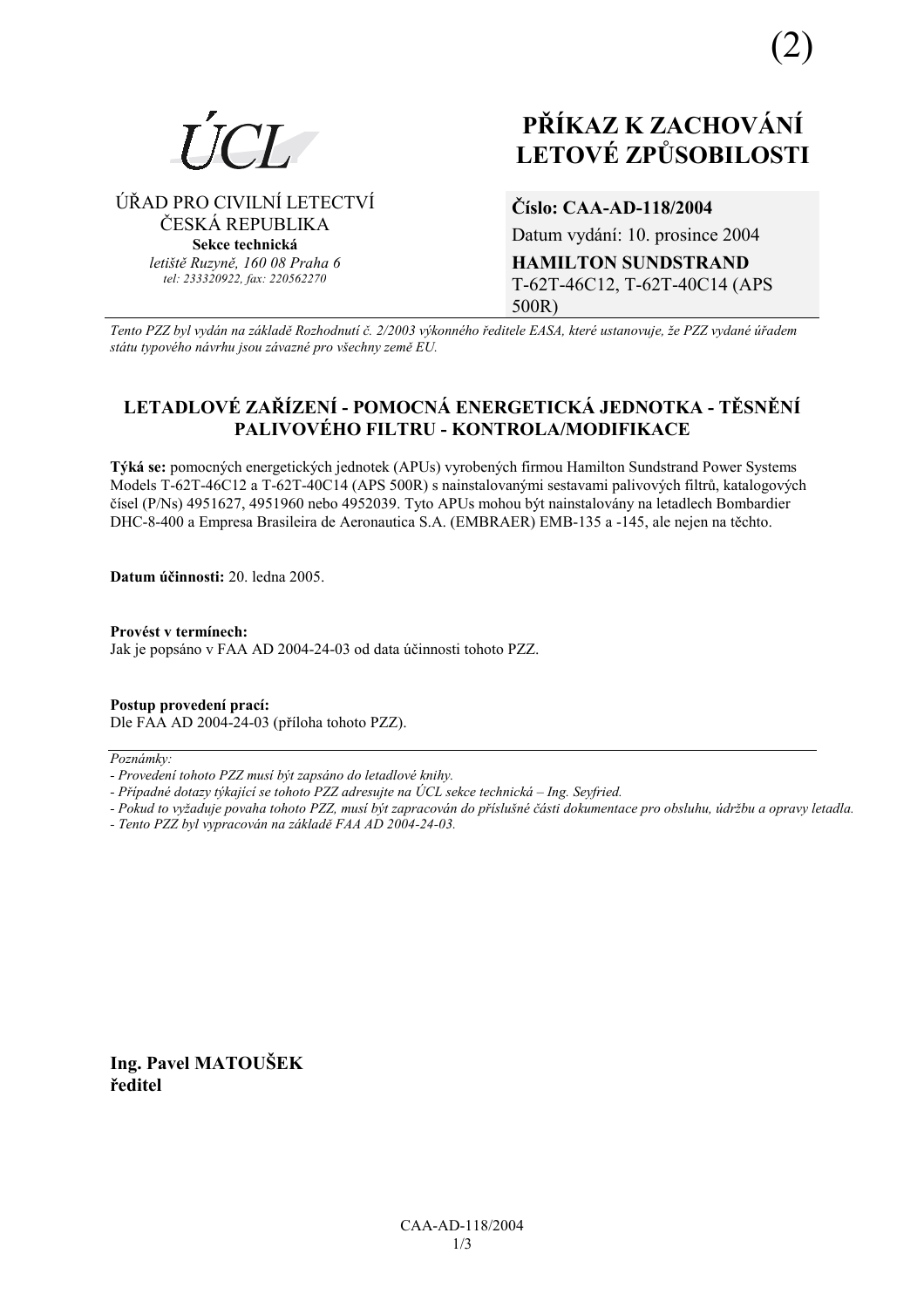#### **2004-24-03 Hamilton Sundstrand Power Systems**: Amendment 39-13879. Docket No. 2003-NE-61-AD.

#### **Effective Date**

(a) This AD becomes effective January 3, 2005.

#### **Affected ADs**

(b) None.

#### **Applicability**

(c) This AD applies to Hamilton Sundstrand Power Systems Models T-62T-46C12 and T-62T-40C14 (APS 500R) auxiliary power units (APUs) with fuel filter housing assemblies, part numbers (P/Ns) 4951627, 4951960, or 4952039, installed. These APUs are installed on, but not limited to, Bombardier DHC-8-400 airplanes and Empresa Brasileira de Aeronautica S.A. (EMBRAER) EMB-135 and -145 series airplanes.

#### **Unsafe Condition**

(d) This AD results from reports of leaks caused by cracked bypass buttons that protruded beyond the o-ring seal. We are issuing this AD to prevent a fire or explosion caused by a fuel leak from a failed bypass button on the fuel filter.

#### **Compliance**

(e) You are responsible for having the actions required by this AD performed within 500 hours time-in-service or 6 months after the effective date of this AD, whichever occurs earlier, unless the actions have already been done.

#### **Installation of Bracket on APU Model T-62T-46C12**

(f) Install a bracket onto the fuel filter housing assembly on APU Model T-62T-46C12. Use 2.A through 2.D of the Accomplishment Instructions of Hamilton Sundstrand Alert Service Bulletin (ASB) No. ASB-4503067-49-9, dated December 2, 2003, to install the bracket.

#### **Installation of Bracket on APU Model T-62T-40C14 (APS 500R)**

(g) Install a bracket onto the fuel filter housing assembly on APU Model T-62T-40C14 (APS 500R). Use 2.B. and 2.D.(1) of the Accomplishment Instructions of Hamilton Sundstrand ASB No. ASB- 4504112-49-22, Revision 2, dated October 4, 2004, to install the bracket.

# **Previous Credit**

(h) Previous credit is allowed for brackets installed using Hamilton Sundstrand ASB No. ASB-4503067-49-9, dated December 2, 2003, Hamilton Sundstrand ASB No. ASB-4504112-49-22, Original, dated December 2, 2003, or Revision 1, dated January 5, 2004, before the effective date of this AD.

#### **One-Time Inspection for Proper Gap**

(i) For brackets previously installed using Hamilton Sundstrand ASB No. ASB-4504112-49-22, Original, dated December 2, 2003, perform a one-time inspection for proper gap and if necessary, adjust the gap between the bracket and bypass button. Use 2.B. and 2.D.(1) of the Accomplishment Instructions of Hamilton Sundstrand ASB No. ASB-4504112-49-22, Revision 2, dated October 4, 2004 to inspect and adjust the gap.

# **Optional Terminating Action for APU Model T-62T-40C14 (APS 500R)**

(j) For APU Model T-62T-40C14 (APS 500R), installation of a part number fuel filter assembly that is not listed in this AD constitutes optional terminating action to the requirements of this AD.

# **Alternative Methods of Compliance**